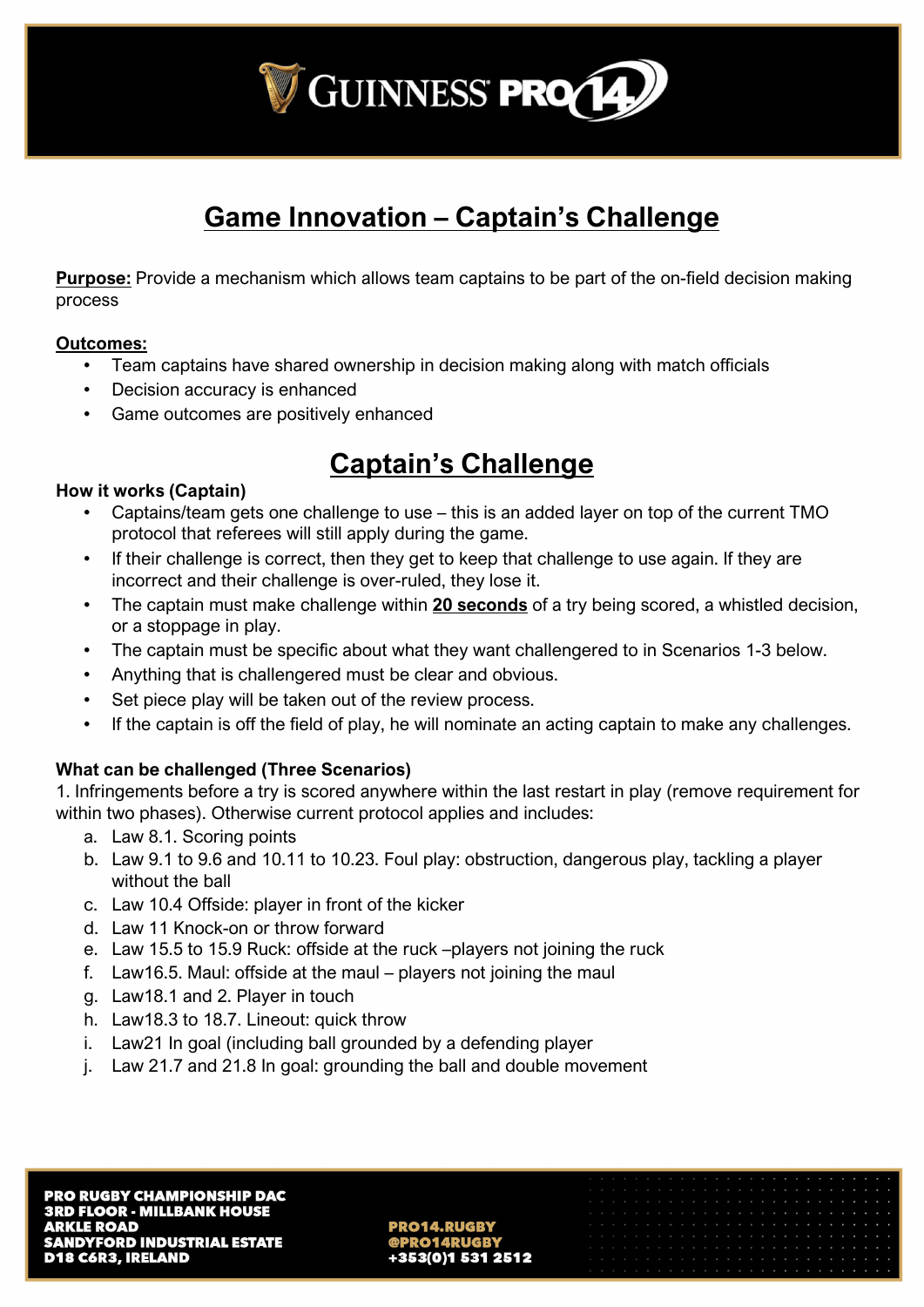

2. Foul Play: Any decision under Law 9.1 to 9.6 and 10.11 to 10.23. This also includes whether the referee needs to increase their sanction from Penalty kick to yellow card, or yellow card to red card.

3. Any whistled decision in the last five minutes of regular match time and any extra time: Any decision that a referee blows their whistle for, a team could challenge that decision to the TMO so that the end of the game is not influenced by an incorrect decision.

#### **What cannot be challenged**

- Anything which is outside of the above protocol
- A restart in play has happened including a quick tap or quick throw in has been taken, so the team has chosen to play quickly.
- Non-decisions where a referee does not blow their whistle for a decision and play continues (unless there is foul play).

**Note:** The referee team may still want to check foul play which they have not penalised yet as per current protocol.

### **How it works**

- The captain signals their intent to challenge and then describes exactly what they want to check
	- $\circ$  "We want to challenge a potential High tackle"
	- o "We want to challenge a knock on at the last ruck before this try"
	- $\circ$  "We want to challenge the PK only for that high tackle as we believe it should be sanctioned higher"
	- o "We want to challenge the holding on Penalty because he is not supporting his bodyweight" – in the last five minutes only
- The referee will clarify with the captain which decision is to be reviewed
- The referee will ask the TMO to review that decision and the TMO will decide if the decision was right or wrong.
- The TMO can only review the decision that was asked of them however if something else is picked up then a decision should be made on what has been seen.

Note: The footage must clearly show the referee decision is wrong in order to overturn the decision.

#### **Outcomes:**

- The referee has made the incorrect decision the referee withdraws their whistled decision, and restarts with the correct decision, or a scrum to the team who which should have the ball. The team that made the challenge keeps it's challenge.
	- $\circ$  "Challenge accepted scrum to blue"
	- $\circ$  "Challenge accepted PK to blue"
- The referee decision is correct The team that made the challenge loses its challenge and play restarts with the referee's original decision. o "Challenge declined – team loses their challenge – play restarts with original decision"

| and a company of the company of the company of the company of the company of the company of the company of the     |  |  |  |  |  |  |  |  |  |  |  |  |  |
|--------------------------------------------------------------------------------------------------------------------|--|--|--|--|--|--|--|--|--|--|--|--|--|
|                                                                                                                    |  |  |  |  |  |  |  |  |  |  |  |  |  |
| a constitution of the constitution of the constitution of the constitution of the constitution of the constitution |  |  |  |  |  |  |  |  |  |  |  |  |  |
|                                                                                                                    |  |  |  |  |  |  |  |  |  |  |  |  |  |
|                                                                                                                    |  |  |  |  |  |  |  |  |  |  |  |  |  |
|                                                                                                                    |  |  |  |  |  |  |  |  |  |  |  |  |  |
|                                                                                                                    |  |  |  |  |  |  |  |  |  |  |  |  |  |
|                                                                                                                    |  |  |  |  |  |  |  |  |  |  |  |  |  |